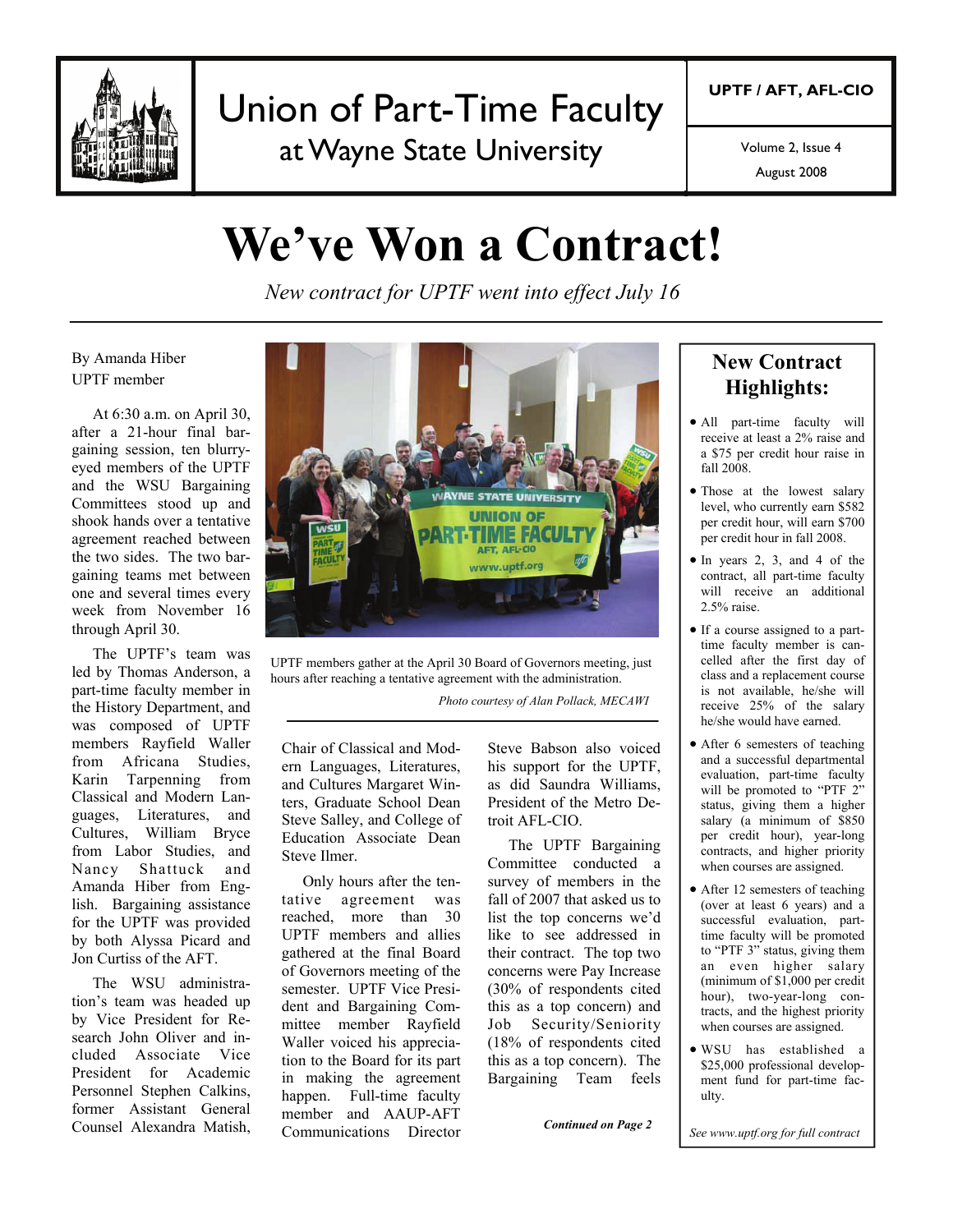# **We've won a contract—cont'd**

strongly that these two concerns have been successfully addressed in our new contract.

 As of fall 2008, all parttime faculty members will receive a 2% pay increase in addition to a \$75 per credit hour raise. Those who are paid at the bottom adjunct salary level (level A) will receive an even larger increase, from the current rate of \$582 per credit hour to \$700 per credit hour. All part-time faculty members will receive additional raises of 2.5% in each additional year of this four-year contract.

 The new contract contains several stipulations that grant part-time faculty a degree of job security that we did not have before the contract. The most tangible of these is the introduction of a 3-tier system, whereby an adjunct has the chance for promotion to a higher level, which means higher pay and higher priority in the assignment of classes.

 All current part-time faculty members will be considered at the Part-Time Faculty 1 level in the fall of 2008. However, beginning in winter 2008, those who have taught at Wayne State for six semester (or more), and pass an evaluation, will be promoted to Part-Time Faculty 2. If an adjunct meets the time minimum for promotion but his or her department fails to perform an evaluation at that time, his/her promotion is automatic. An instructor at the

Part-Time Faculty 2 level will normally be given yearlong contracts. He or she will also be given priority over those at the Part-Time Faculty 1 level when classes are assigned.

 After an additional 6 semesters of teaching at Wayne State (all years at WSU must add up to at least 6 years) and another successful evaluation, a Part-Time Faculty 2 instructor will be promoted to Part-Time Faculty 3. Instructors at this level are generally given 2-year contracts and are given priority in class scheduling over both PTF 1 and PTF 2 instructors.

 These are only a few of the highlights of the new UPTF contract. To see the entire contract, go to www.uptf.org. Hard copies will be available at the UPTF office for members to pick up in the near future stay tuned for more details.

 On June 9, ballots for contract ratification, mailed in by UPTF members, were counted. Of 248 votes cast, there were 245 "yes" votes and 3 "no" votes. Thus, the new contract was ratified by the membership by a 99% margin.

 The contract officially went into effect July 16, 2008. This means: we are no longer invisible faculty members working under an administration with no real accountability. This means: we have *rights*. This means: a new day for part-time faculty at Wayne State.

UPTF Bargaining Committee Chair Tom Anderson signs the contract. *Photo courtesy of Rayfield Waller*



Bargaining Committee members Karin Tarpenning, Amanda Hiber, and Nancy Shattuck sign the contract.

 *Photo courtesy of Rayfield Waller*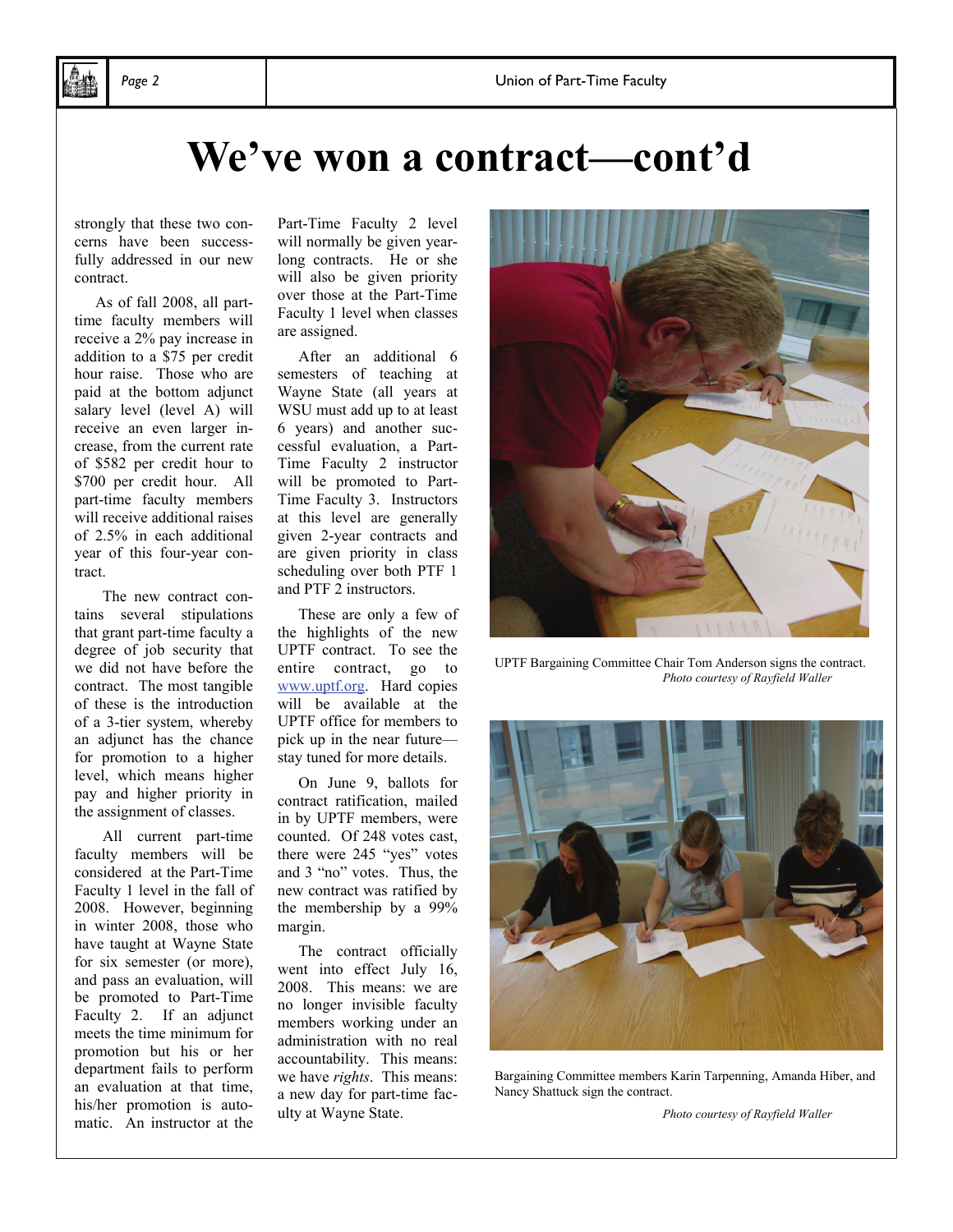#### **New book by UPTF member features Detroit art**

*Art History instructor Dennis Nawrocki's book is now in its 3rd edition* 

#### By Amanda Hiber UPTF Member

 "With our artistic and architectural heritage always under threat from new development and sprawl, *Art in Detroit Public Places* showcases the rich tradition of public art already in our community and also raises awareness of the need for its preservation," says Wayne State<br>University Press. This "classic University Press. guidebook," just published in its third edition in May, is authored by UPTF member Dennis Nawrocki and features photographs by David Clements.

 Nawrocki, who has taught in the Art History department at WSU since 1993, also wrote the text for both the first and second editions of the book, which were published in 1980 and 1999, respectively. While Nawrocki says he "was always interested in art history," he took a rather circuitous path to get there.

 A native of Grand Rapids, Nawrocki spent his undergrad years at Aquinas College. "My undergraduate school in Grand Rapids didn't have an Art History program," he explains. He majored in English instead.

 Nawrocki came to Wayne State for a Master's degree in English, which he completed in 1964. He then worked as a full-time English instructor at several colleges in Ohio and Michigan. "Those were the days when you could get a full-time job teaching Composition" with a Master's degree, he says. "That was a nice time." Nawrocki then enrolled in the PhD program in English but "after a year, I just couldn't face it anymore," he says, "I just segued into Art History. I found I was much more content in that department and that discipline."



 After completing his Master's in Art History in 1981, Nawrocki worked at several museums, including the Detroit Institute of Arts, the Museum of Contemporary Art in Chicago, and the University of Michigan Museum of Art. In all of these positions, his work was education-related. "I've taught most of my life," he says.

 At the University of Michigan Museum of Art, Nawrocki was Director of the Museum Studies. At the DIA, he worked in the Education department, giving tours to the public and training docents. In Chicago, he directed the museum's Education program.

 Nawrocki has taught Art History in the Detroit area since 1990. Until 2002, he spent summers in Chicago, teaching at the School of the Art Institute of Chicago. He has taught in the Art History department at Wayne State since 1993 and also works as a freelance art critic. His criticism has appeared in *Art in America*, *New Art Examiner* and the *Metro Times*.

 The newest edition of *Art in Detroit Public Places*, a part of the Great Lakes Books Series, features more than thirty new works of art in Detroit, such as *Monroe and Woodward Monument Markers* in Campus Martius and *Transcending* in Hart Plaza. The third edition of *Art In Detroit Public Places* is available via the Wayne State Press website:

http://wsupress.wayne.edu

#### **Union of Part-Time Faculty / Local 477 AFT, AFL-CIO**

5057 Woodward Avenue, Suite 3301 Detroit, MI 48202

Staff Organizer: Bryan G. Pfeifer

Phone: 313-832-7902 Email: uptfaft@gmail.com www.uptf.org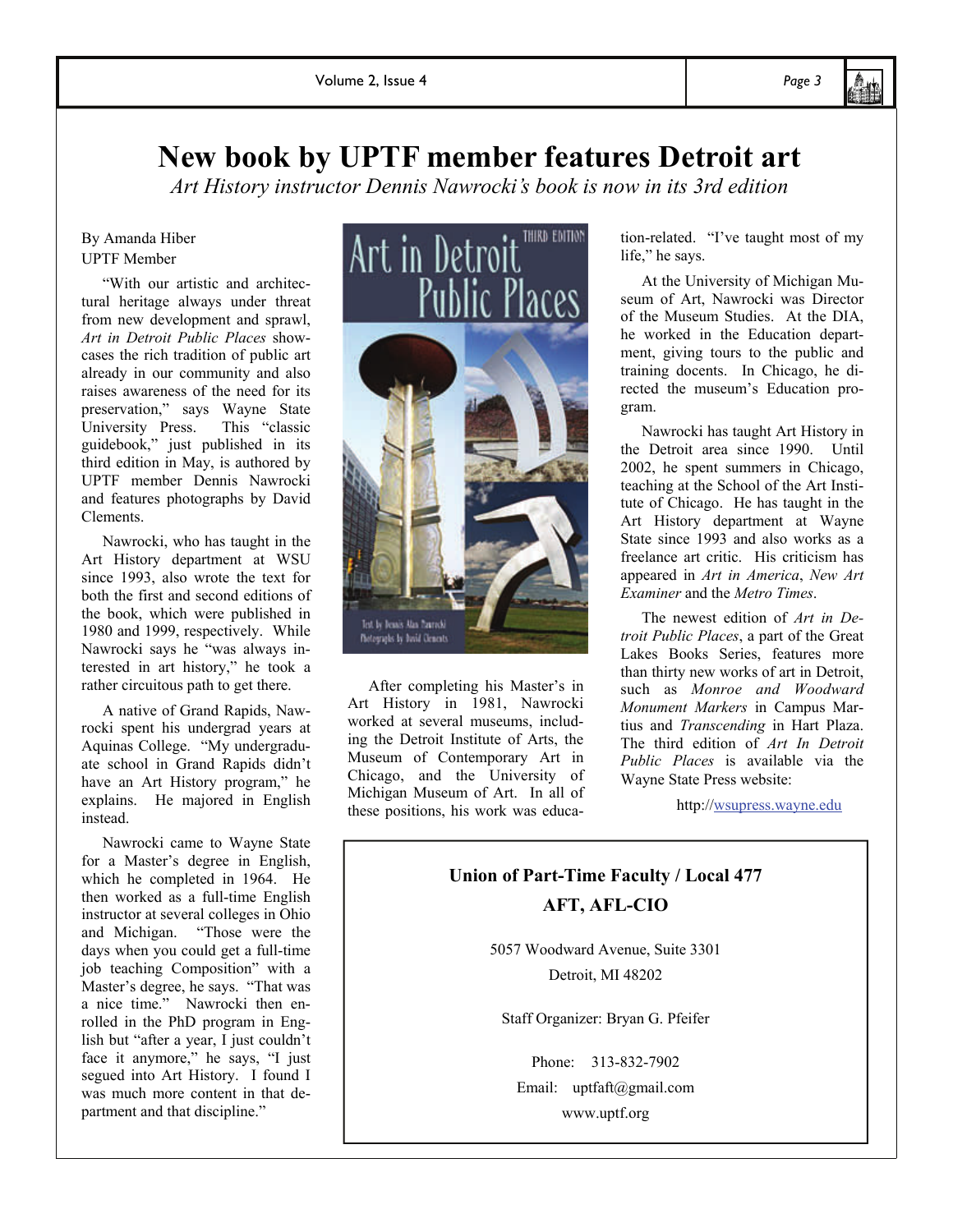## **WANTED: Union Stewards**

*Help maintain communication between the UPTF and your department, implement and enforce our new contract, and get to know your fellow part-time faculty members* 

The UPTF Union Council is in the beginning stages of putting together a Stewards Council and we invite interested members to volunteer as union stewards in your departments and schools. What does a steward do, you ask?

A UPTF Steward will:

- Act as a liaison between the Union Council and UPTF members in his/her department or school—gathering and conveying information from one to the other.
- Become familiar with our new contract, and be able to answer questions about it raised by members in his/her department or school, or refer them to someone with an answer.
- Recruit members from his/her department or school to be active in the union.
- Help members in his/her department or school to resolve work-related problems, by meeting with the appropriate people and by encouraging a collective approach where possible.
- Help members in his/her department or school to file grievances, when necessary, and participate in the resolution of grievances.

 Like all member-held UPTF positions, stewards are unpaid volunteers. However, stewardship brings with it unique benefits such as being more informed about UPTF members' rights, being more involved in union decision-making, helping ensure that your department or school is run fairly, making sure concerns and issues specific to your department or school are addressed by the union, and, perhaps most valuably, connecting with and getting to know other part-time faculty at Wayne State.

 If you have any questions about the duties of a union steward, or would like to volunteer to be a steward for your department or school beginning in the Fall 2008 term, please contact the UPTF office at *(313) 832-7902 or uptfaft@gmail.com.* 

## **The Life of a Union Steward**

*The UPTF Communications Committee spoke with two stewards from our sister union, the Lecturers' Employee Organization (LEO) at U of M-Dearborn* 

> *Joe Gaughn has taught anthropology at both UMD and WSU for 20 years; Marjorie Lynn has taught in the writing program at UMD since 1991.*

**UPTF***:* What are the best thing and the worst thing about being a steward?

**Joe Gaughn:** The best thing is that the members have somebody to come to who can tell them things they need to know. I can refer them to people that can help them if I can't directly, and hopefully reassure them and smooth some feathers.

The worst thing is trying to hold regular meetings, keeping it going institutionally; that's hard work.

**UPTF***:* What have you learned from being a steward--practical skills, anything intangible?

**Marjorie Lynn:** A steward needs to have people skills--active listening rather than talking, rather than being a hard sell. It's important to ask questions and find out what their concerns are.

**JG:** Reaching out. Our department includes not only anthropologists but sociologists and psychologists, that is, colleagues that I don't necessarily see that often, and I have to reach out to them and get to know them and establish networks.

 The intangible is the sense that there is an ongoing, functioning organization that I'm part of and that I can play a role in maintaining and perpetuating.

*Cont'd on page 5*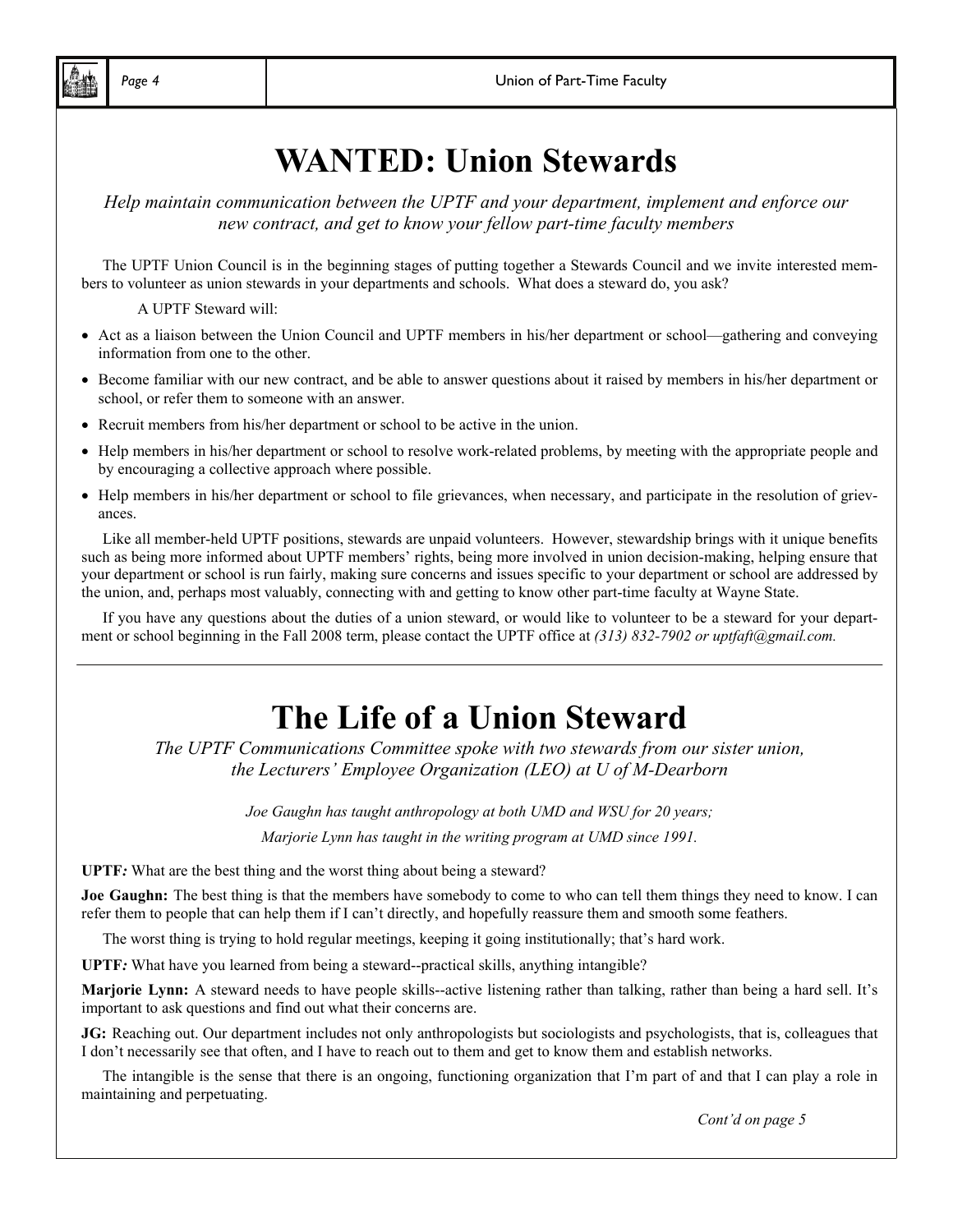### **The Life of a Union Steward—cont'd**

**UPTF:** Was it hard to master the contract language so that you could explain it to other people?

**JG:** Yeah. I still make mistakes and I don't know every detail.

**ML:** Yes. I do not have it in my head as some of our people do. I have to have a copy to refer to. I know where to look.

**UPTF:** Do you feel you're able to answer most questions members have, or do you often have to refer them to others?

**JG:** I can answer most of the questions, but there are situations where answers aren't enough. I need to refer them to the grievance committee or our staff organizer, people who are in contact more regularly with HR and the administration.

**UPTF:** What does a steward do besides work on problems?

**ML:** We recruit members, get them to sign up. We distribute information and make sure people are up to date on things. We report to the membership as necessary and carry information from the department back to the officers.

 I meet with the management people, the director, once or twice a year, and if there's anything that seems to be a little odd about class assignments, then I will talk to the management. For example, suddenly the administration got the idea to have a lecturer as a nonvoting member on some committee. Someone was just chosen by the chair, with no election, when it should have been broadcast. I had to talk to the dean.

Our job is to make the administration aware that there is a contract and that they have to be as aware of it as we are.

**JG:** Getting people to come to meetings. Letting people know what's coming up--what we're doing to prepare for our next contract negotiations, or meetings of LEO as a whole. For the membership meetings we want to get as much participation as possible.

**UPTF:** What's your best success story?

**JG:** One of the lecturers was called in to see the chair. He had inadvertently revealed a grade he'd given a student, and he was very worried about it. I told him he was entitled to have somebody with him--it could have been me or somebody else in LEO- but I think he was mostly worried because he didn't know the chair well. Things came out fine. When we did meet with the chair he realized it wasn't as serious a situation as he'd thought. I talked to the chair also ad hoc.

**ML:** Catching a question of class assignment. It turned out to be a really important grievance that kept our program director's toes to the fire. Some people who had higher seniority lost some classes in favor of some people who had lower seniority. They ended up getting partial payment for classes that were taken away from them.

**UPTF:** Do you have advice for those who are considering becoming stewards?

**JG:** Read the contract and read it carefully. Human Resources will have different interpretations from ours on certain issues and sometimes we win, sometimes they win. It's an ongoing thing to enforce compliance.

**ML:** Practice active listening. Find out what members' concerns are before jumping on them with an agenda. And practice patience. Not everyone is at the same place of enthusiasm.

 If you can get teams to work together, that makes it easier. My officemate answers questions that people have. We look similar; people may think they're talking to me sometimes!

*The UPTF Union Council wants to know…* 

### *Are you being compensated for parking?*

Because you should be! Wayne State has a presidential policy that mandates that departments/schools reimburse all part-time faculty for parking for each class day they teach. The UPTF has been notified that some departments/schools are not complying with this policy. The union is compiling information to send to the president, to ensure that all part-time faculty are reimbursed for parking. So, if you are not receiving this compensation, *call the office at (313) 832-7902 or email uptfaft@gmail.com.*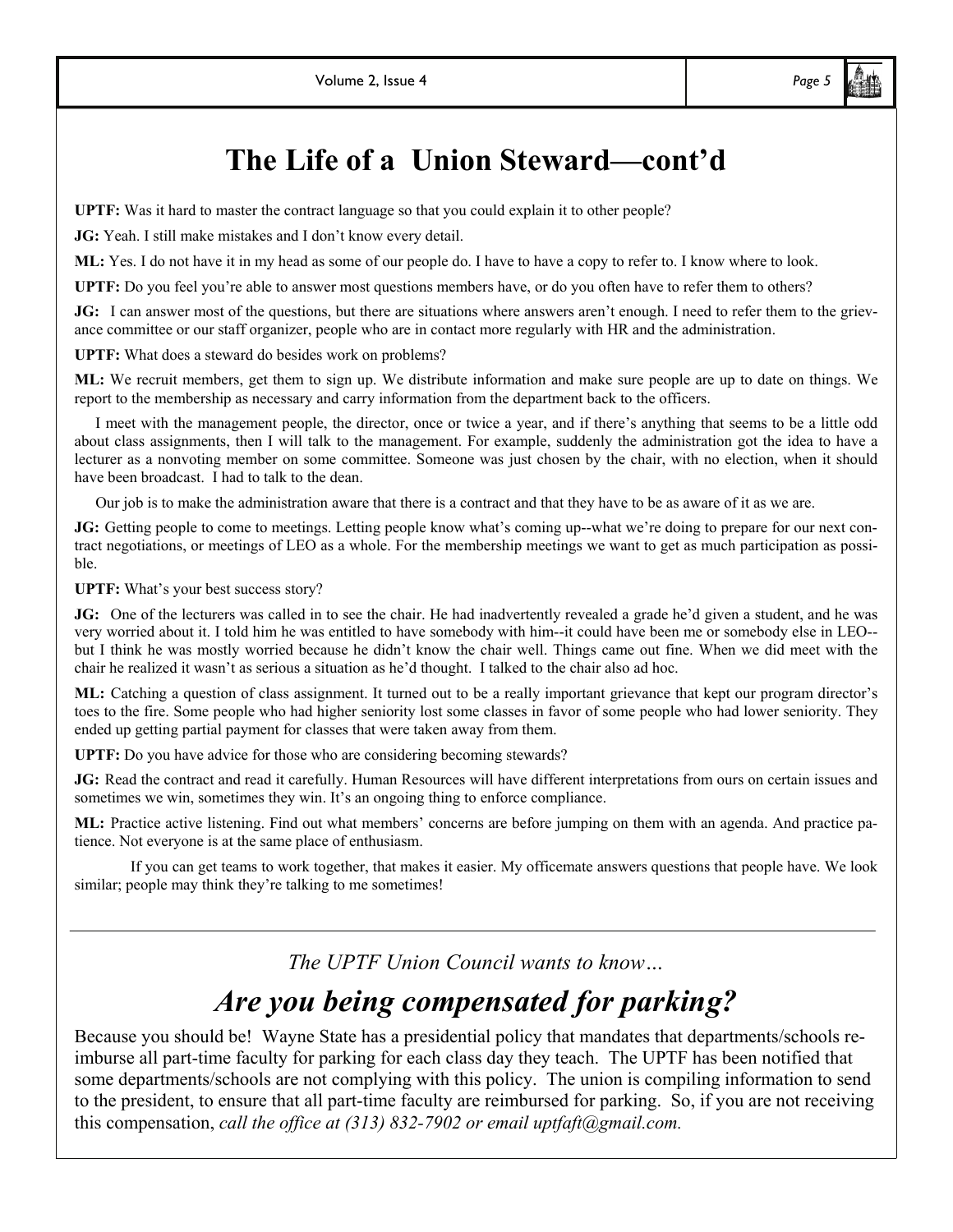## **Dues: What are they (good) for?**

By Amanda Hiber UPTF Member

Union dues are based on a simple concept: the union needs funds to operate. Connecting, educating, organizing, and protecting members requires supplies and labor. Union dues contribute to expenses as small as pens, paper, and tape and as large as lawyers' fees and staff salaries.

 Since dues are a percentage of members' income, a union whose members make a higher income can usually survive on a lower dues rate than a union whose members make less money. For instance, a 1% dues rate on an annual income of \$200,000 will produce \$2,000 a year while it will

only produce \$200 on an income of \$20,000.

 Under U.S. labor law, unit members may opt out of being full, dues-paying members of the union. At the same time, a union is required to represent *all* members of its unit including non- members in both bargaining and grievance actions. Because representing *all* unit members costs the union money, those who do not wish to join the union are still required to pay some fee for the union's services. This fee, called an agency fee, is somewhat less than member dues, though generally not by much.

 Full union members enjoy important benefits not enjoyed by agency-fee payers. For instance, nonmembers cannot vote in union elections, including election of officers, or on union contracts. Nonmembers may not run for union offices.

 Dues for American Federation of Teachers (AFT) locals are typically between 1% and 2% of a member's salary. Most of these locals represent full-time teachers who earn much higher salaries than part-time faculty. The UPTF approved a 1.85% dues rate and a 1.65% agency fee rate at its August 7 general membership meeting. At the October meeting (details to follow), members will vote on whether to continue these rates.

The UPTF Union Coun-

based on a budget for the 2008-2009 fiscal year which includes salary and benefits for our staff organizer (Bryan G. Pfeifer) who is responsible for the day-today administration of the union; office overhead, such as rent, utilities, use of copier, etc.; office telephone and internet; postage; printing; legal fees (necessary if a grievance goes to arbitration); dues to state and national AFT, which provides our local with invaluable resources; and other expenses. None of the UPTF officers is paid.

cil proposed these dues

 To see the complete budget, go to:

http://www.uptf.org/ uptf\_documents/ budgetdocuments.pdf

#### **October 17 Membership Meeting**  *Mark your calendars!*

It's a new day for part-timers at Wayne—we have rights! Let's have a big turnout for our first membership meeting of the school year. At the October 17 meeting, members will:

- Get oriented to our contract. Find out what the language on raises and seniority means from the folks who bargained the contract. The administration will need to learn to live with the new situation too, and we're the only ones who can teach them how.
- Vote on whether to continue UPTF dues at the current rate. The Membership approved 1.85% of salary for member dues, and 1.65% of salary for non-member agency fee, at the August 7 general membership meeting. See above for more on union dues.
- Do you have what it takes to be a steward (see page 4)? Hear from Wayne part-timers who've been stewards at other universities—and find out. We're looking for at least one member from each department.
- Enjoy the fellowship of folks like yourself, including those who've worked for a couple of years to organize the UPTF at Wayne.

*Meeting time and location T.B.A.—keep an eye open for updates!*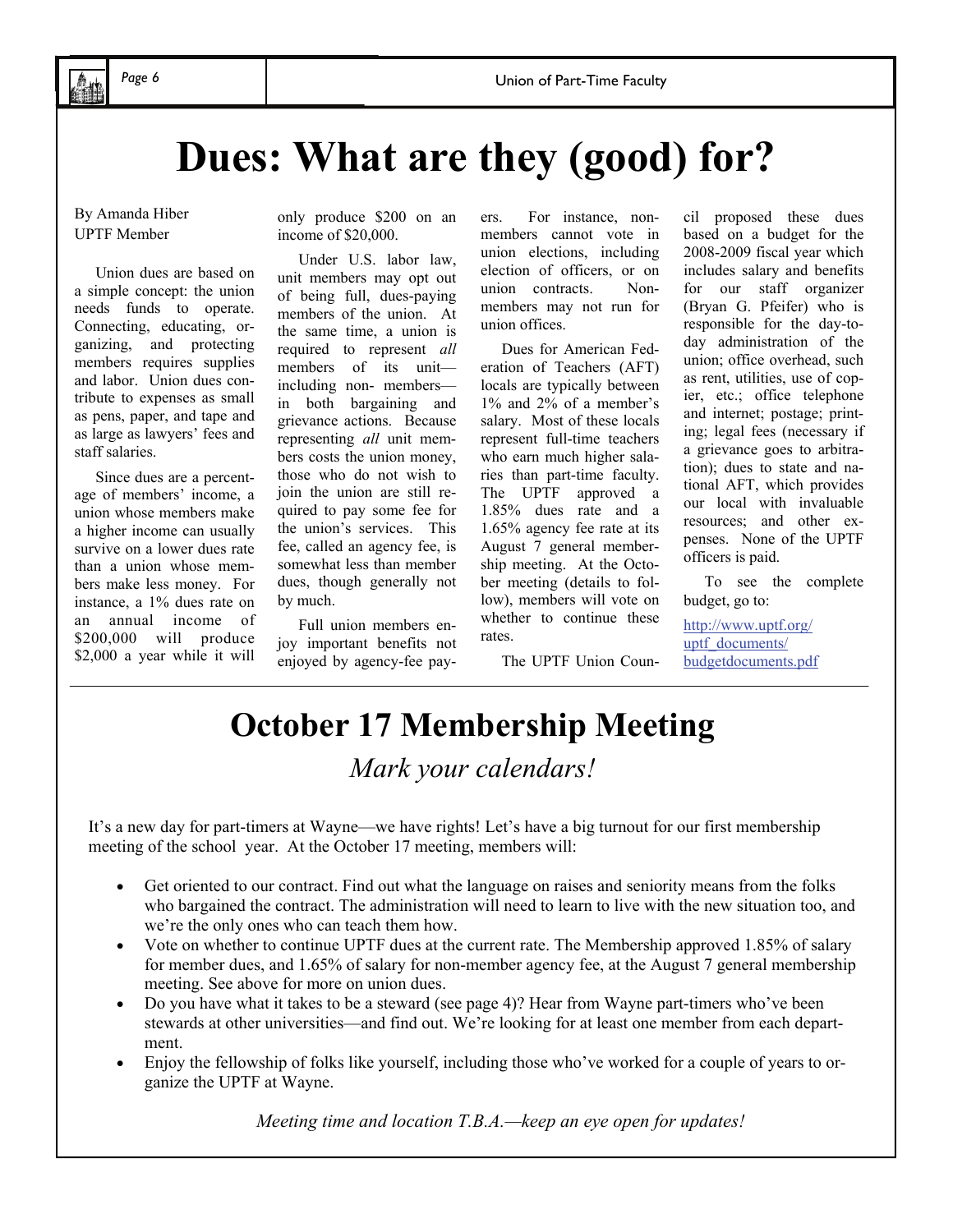## **Politics and Collective Bargaining at WSU**

#### By William Bryce UPTF Member

 I'm William Bryce from Labor Studies. Nida Doner (Social Work) and I chair the UPTF Political Action Committee. If you have questions about our local union and politics I will try and answer them. I can be reached at 313-832-3774 or e-mail at:

wabryce@comcast .net

 Many members including myself are very pleased with our first contract. It is important to remember first contracts are something that local unions build on. We are very fortunate to have done this well our first time out.

 There are several reasons for our success. Alyssa Picard and Jon Curtiss, our servicing representatives from the MFT, are experienced and skilled bargainers. Tom Anderson, the chair of our bargaining committee, was not only well prepared but did a breathtaking amount of work on our behalf for no pay (Tom gets my vote for sainthood). Bryan, our staff organizer, did an excellent job mobilizing community support, as did our President Susan Titus and other activists in the local. It was a first class group effort.

 But let us be very clear. Winning a good first contract would have been much harder without the support of pro-union people on the Wayne State University Board of Governors.

 At key points in the negotiations the UPTF was able to take arguments directly to President Reid through our supporters on the Board of Governors. Without this support we would have had a much tougher "row to hoe". From the point of view of the UPTF at WSU, electing prounion governors is one of the keys to continued success. Two of our supporters are up for re-election. The UPTF leadership urge you to support the folks who supported our union. Jacquelin Washington and Paul Masseron are two incumbent Governors that the

UPTF needs re-elected.

 As you well know, Michigan is having economic problems. The auto industry is in crisis and the economy is heading into a serious downturn. There are no shortage of people who believe education is a luxury, teachers are over paid and under worked. In this climate electing politicians who are pro-teacher and pro -education is key to public education's survival.

 All UPTF members need to know the candidates and their views on education related matters. I would appreciate suggestions you have on getting members to vote and educating members on candidate's positions.

#### **The UPTF Newsletter wants to hear from you!**

Do you have an idea for a newsletter article or an article to contribute?

Do you have feedback for the Communications Committee

#### on the newsletter?

If so, email the Communications Committee chair, Amanda Hiber, at ahiber@yahoo.com

or

mail letters to the newsletter at the UPTF office: 5057 Woodward, Suite 3301, Detroit, MI 48202